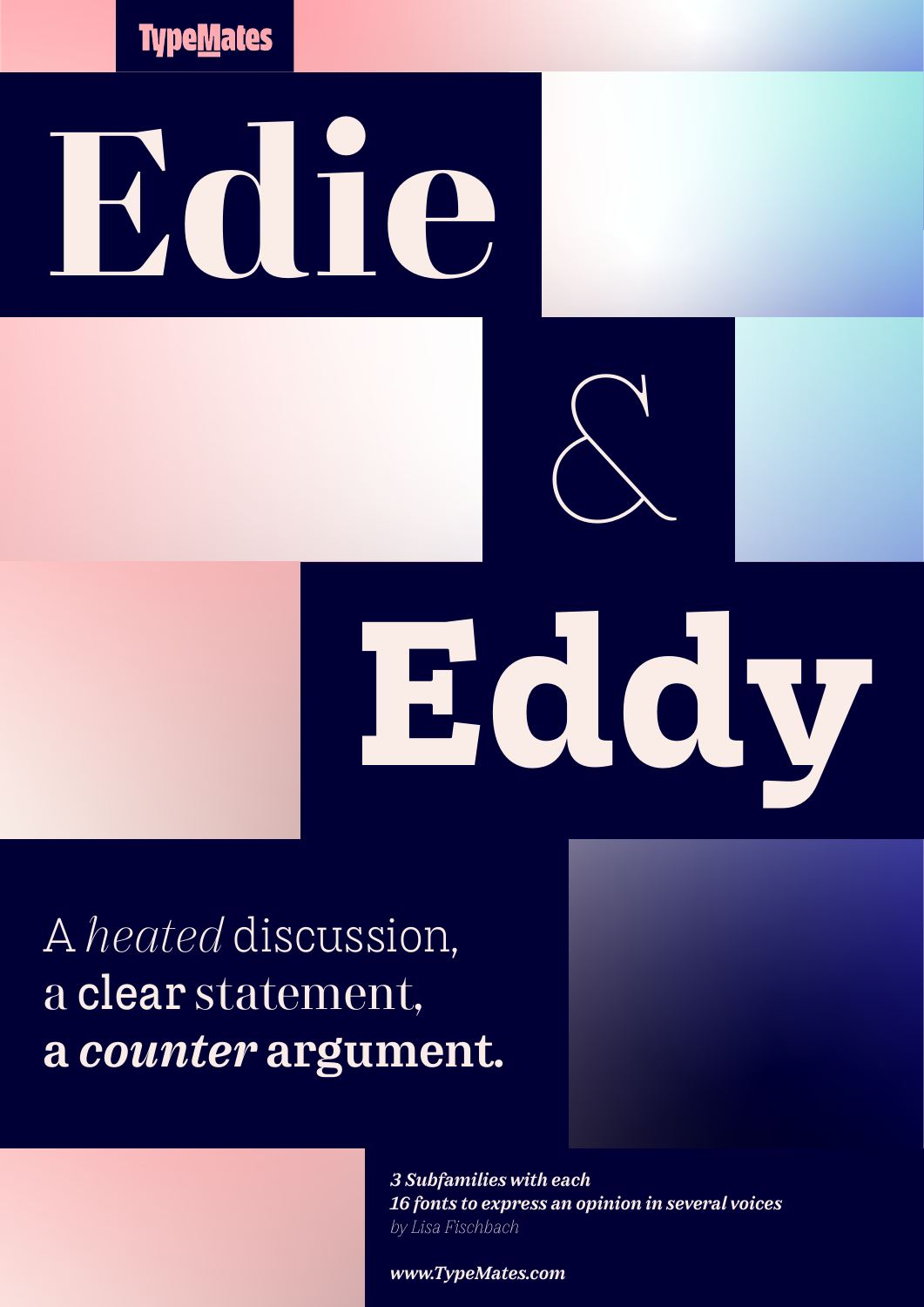# Loud and Proud

# **"My dreams! I hope to see more women being** *liberated* **and** *stand up* **for what they believe in and hope to see a universe** *free* **of discrimination torture and violence"** Fannyann Eddy

Fannyann Eddy, auch FannyAnn, war eine Menschenrechtsaktivistin aus Sierra Leone, die sich für die Rechte von Schwulen und Lesben in ihrem Heimatland und anderen afrikanischen Staaten einsetzte.





**power mode** 

**activated**

*get a verry different look and feel to it with style-sets!*

*get a verry different look and feel to it with style-sets!*

*» ... radise upravo o stvarima o kojima je* 

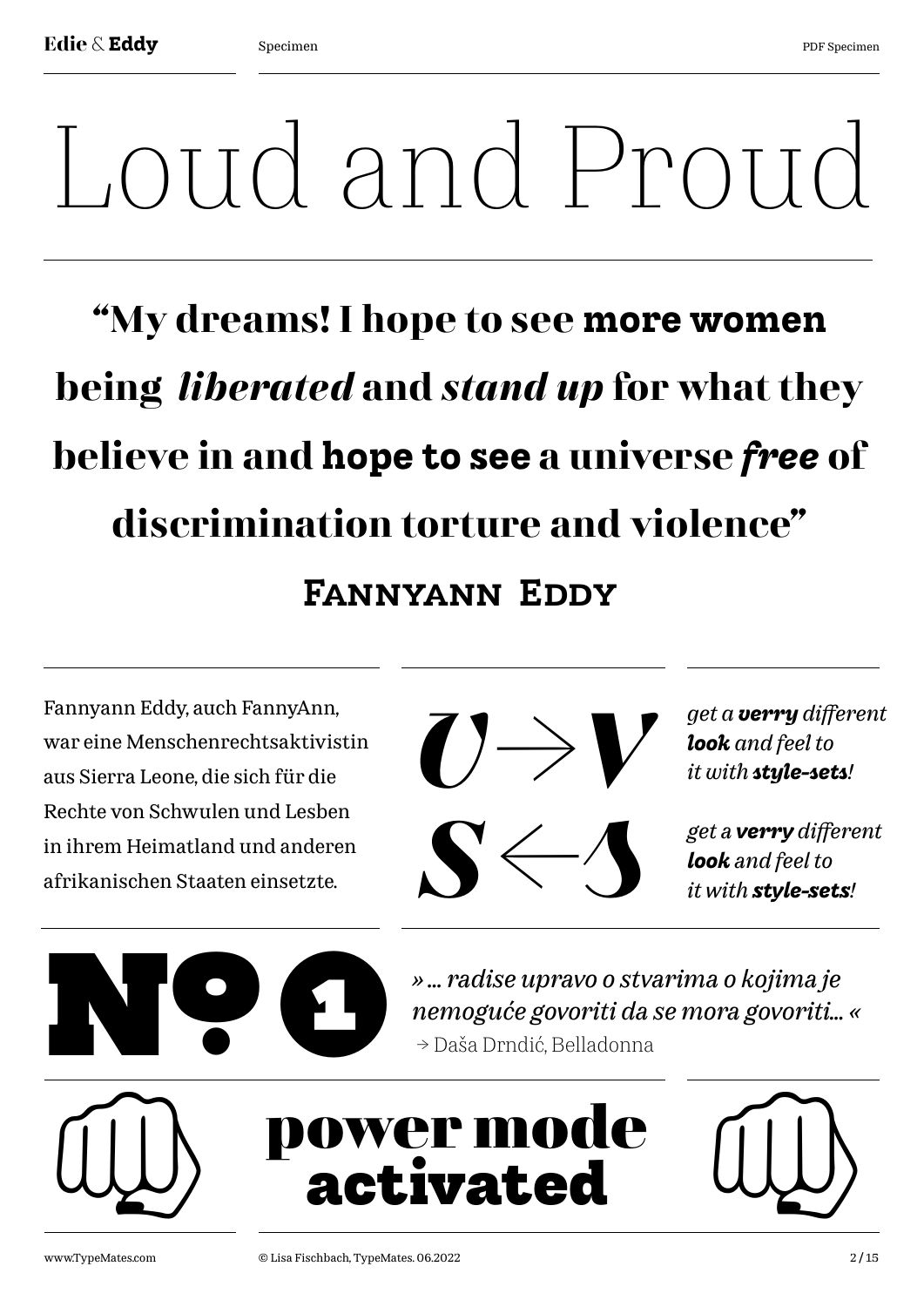# **Edie** & **Eddy**

**About** Edie & Eddy provides you with three different ways to speak up for what you value. Sharing a Hairline base weight, each member of the Edie & Eddy superfamily has a different voice through treatment of contrast: a well-spoken [Modern,](https://www.typemates.com/fonts/edie-and-eddy-modern) an emphatic [Slab](https://www.typemates.com/fonts/edie-and-eddy-slab) and a crisply articulate [Text](https://www.typemates.com/fonts/edie-and-eddy-text). Together, they're an exploration of the possibilities of the variable font format.

> Modern has a crisp texture with clear contrast between the thick and thin strokes of the letterforms. Straight, clear edges are combined with historically-informed softer shapes, true to the aesthetics of a modern typeface.

In the more experimental Slab Serif, all the daring characteristics of this superfamily are visible and its soft tone is expressed through curves and proportions. Bringing freshness and a little bit of controversy, unconventional contrasts connect the Slab to the Modern.

While the superfamily contains two extremes, Modern and Slab, the Text family is an alto tone. Its contrast is visible, but not as high and strict as the Modern's, and the Slab's stability brings a bass-tone to Text.

The vivid italics can express lucid opinions.

With high contrast and high in- and outstrokes, they have a clear rhythm. Slightly narrower than the upright, the italics brings a change of typographic colour to the table: to highlight, pronounce, or simply make a point. With the help of stylistic alternatives, a clearer cursive can be activated — with sans serif ascenders, other variants of a and g as well as sharper shapes of v, w and y. For those who want to further emphasise the soft tone of the italics, the script-like s can be activated.

Just like a good conversation, Edie & Eddy can be spiced up through a change of tone. Edie & Eddy has small caps, all kinds of figures and some rude, powerful and peaceful hand emojis. It covers the Latin alphabet, including Vietnamese glyphs. With each 8 weights from Thin to Black plus matching italics, the Families cover all designers' dreams.

Highlight key points with something different: the Edie & Eddy superfamily was designed to be used together. Combine the Modern with the Slab Italic, the Modern Italic to a Text, you get the idea. A heated discussion, a clear statement, a counter argument. All this and more is possible in a variable superfamily born to harmonise, and differentiate.

# **Design Lisa Fischbach in 2022**

**Formats** OTF and TTF for Desktop and Apps, plus WOFF, WOFF2 and EOT for Web

Thin *Italic* ExtraLight *Italic*

Light *Italic* Regular *Italic* Medium *Italic* **Bold** *Italic* **ExtraBold** *Italic* Black *Italic*

Thin *Italic* ExtraLight *Italic* Light *Italic* Regular *Italic* Medium *Italic* **Bold** *Italic* **ExtraBold** *Italic* Black *Italic* EDIE & EDDY MODERN **EDIE & EDDY TEXT** EDIE & EDDY SLAB

Thin *Italic* ExtraLight *Italic* Light *Italic* Regular *Italic* Medium *Italic* **Bold** *Italic* **ExtraBold** *Italic* Black *Italic*

**Language Support More than 200 languages (Latin):** Abenaki, Afaan Oromo, Afar, Afrikaans, Albanian, Alsatian, Amis, Anuta, Aragonese,

**Styles**

Aranese, Aromanian, Arrernte, Arvanitic, Asturian, Atayal, Aymara, Azerbaijani, Bashkir, Basque, Belarusian, Bemba, Bikol, Bislama, Bosnian, Breton, Cape Verdean Creole, Catalan, Cebuano, Chamorro, Chavacano, Chichewa, Chickasaw, Cimbrian, Cofán, Cornish, Corsican, Creek, Crimean Tatar, Croatian, Czech, Danish, Dawan, Delaware, Dholuo, Drehu, Dutch, English, Esperanto, Estonian, Faroese, Fijian, Filipino, Finnish, Folkspraak, French, Frisian, Friulian, Gagauz, Galician, Ganda, Genoese, German, Gikuyu, Gooniyandi, Greenlandic, Guadeloupean Creole, Gwich'in, Haitian Creole, Hän, Hawaiian, Hiligaynon, Hopi, Hotcąk, Hungarian, Icelandic, Ido, Igbo, Ilocano, Indonesian, Interglossa, Interlingua, Irish, Istro-Romanian, Italian, Jamaican, Javanese, Jèrriais, Kaingang, Kala Lagaw Ya, Kapampangan, Kaqchikel, Karakalpak, Ka-<br>relian, Kashubian, Kikongo, Kinyarwanda, Kiribati, Kirundi, Klingon, Kurdish, Ladin, Latin, Latino sin Megleno-Romanian, Meriam Mir, Mirandese, Mohawk, Moldovan, Montagnais, Montenegrin, Murrinh-Patha, Nagamese Creole, Nahuatl, Ndebele, Neapolitan, Ngiyambaa, Niuean, Noongar, Norwegian, Novial, Occidental, Occitan, Oshiwambo,<br>Ossetian, Palauan, Papiamento, Piedmontese, Polish, Portuguese, Potawatomi, Q'eqchi', Quechua, Rarotongan Romansh, Rotokas, Sami Inari, Sami Lule, Sami Northern, Sami Southern, Samoan, Sango, Saramaccan, Sardinian, Scottish Gaelic, Serbian, Seri, Seychellois Creole, Shawnee, Shona, Sicilian, Silesian, Slovak, Slovenian, Slovio, Somali, Sorbian Lower, Sorbian Upper, Sotho Northern, Sotho Southern, Spanish, Sranan, Sundanese, Swahili, Swazi, Swedish, Tagalog, Tahitian, Tetum, Tok Pisin, Tokelauan, Tongan, Tshiluba, Tsonga, Tswana, Tumbuka, Turkish, Turkmen, Tuvaluan, Tzotzil, Uzbek, Venetian, Vepsian, Volapük, Võro, Wallisian, Walloon, Waray-Waray, Warlpiri, Wayuu, Welsh, Wik-Mungkan, Wiradjuri, Wolof, Xavante, Xhosa, Yapese, Yindjibarndi, Zapotec, Zarma, Zazaki, Zulu, Zuni

**More**

[Free Demo Fonts @ www.typemates.com/fonts/edie-and-eddy-modern#try](https://www.typemates.com/fonts/edie-and-eddy-modern#try)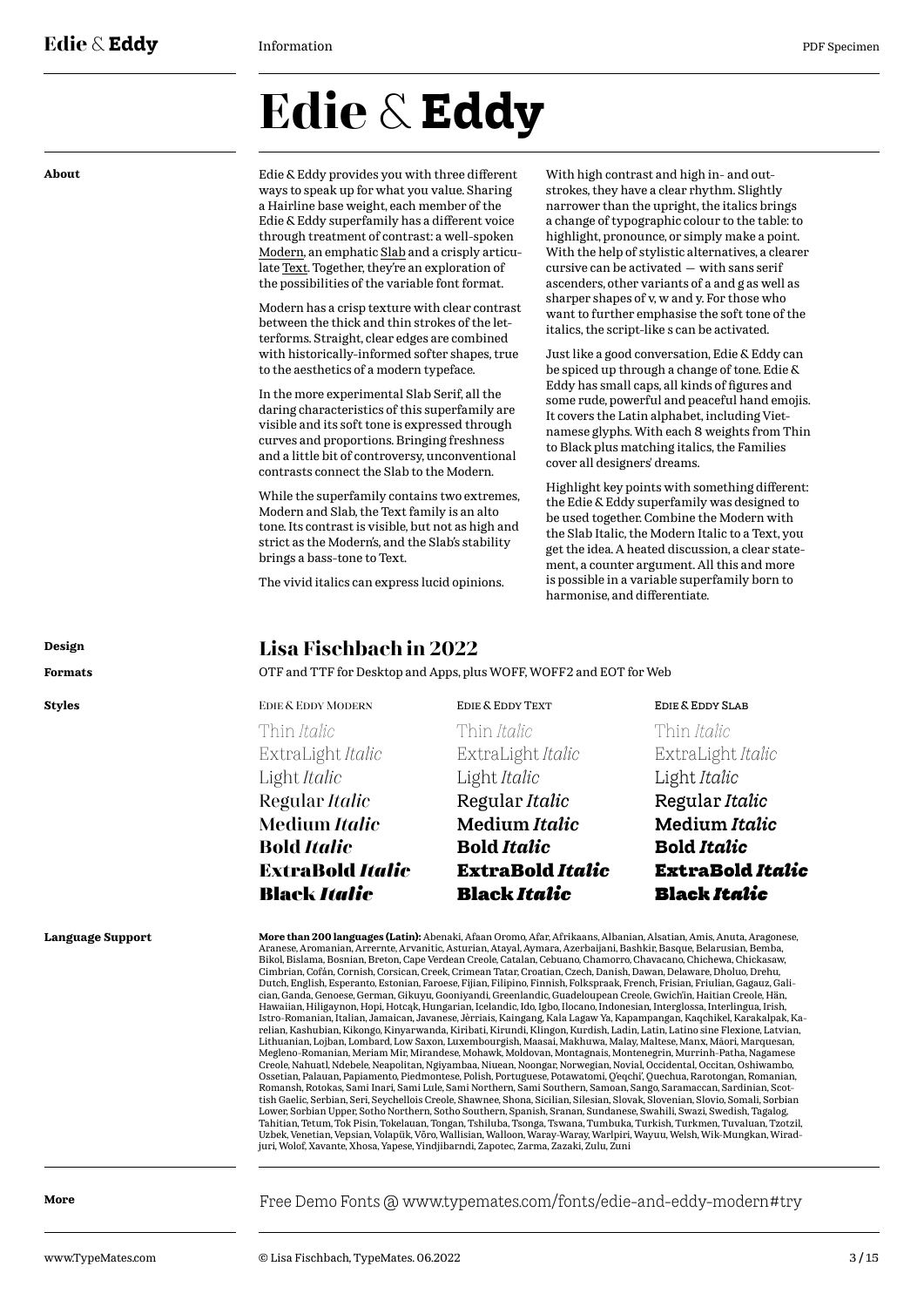Vì cách của tôi không phải là cách của bạn, và suy nghĩ của tôi không phải là suy nghĩ ure.



# **Ambition is not a dirty word.** Piss on mpromise. *Go for the throat.*

*Steven Erikson, Gardens of the Moon* 





A clear statement, can be further<br>underlined with a *change of tonality*.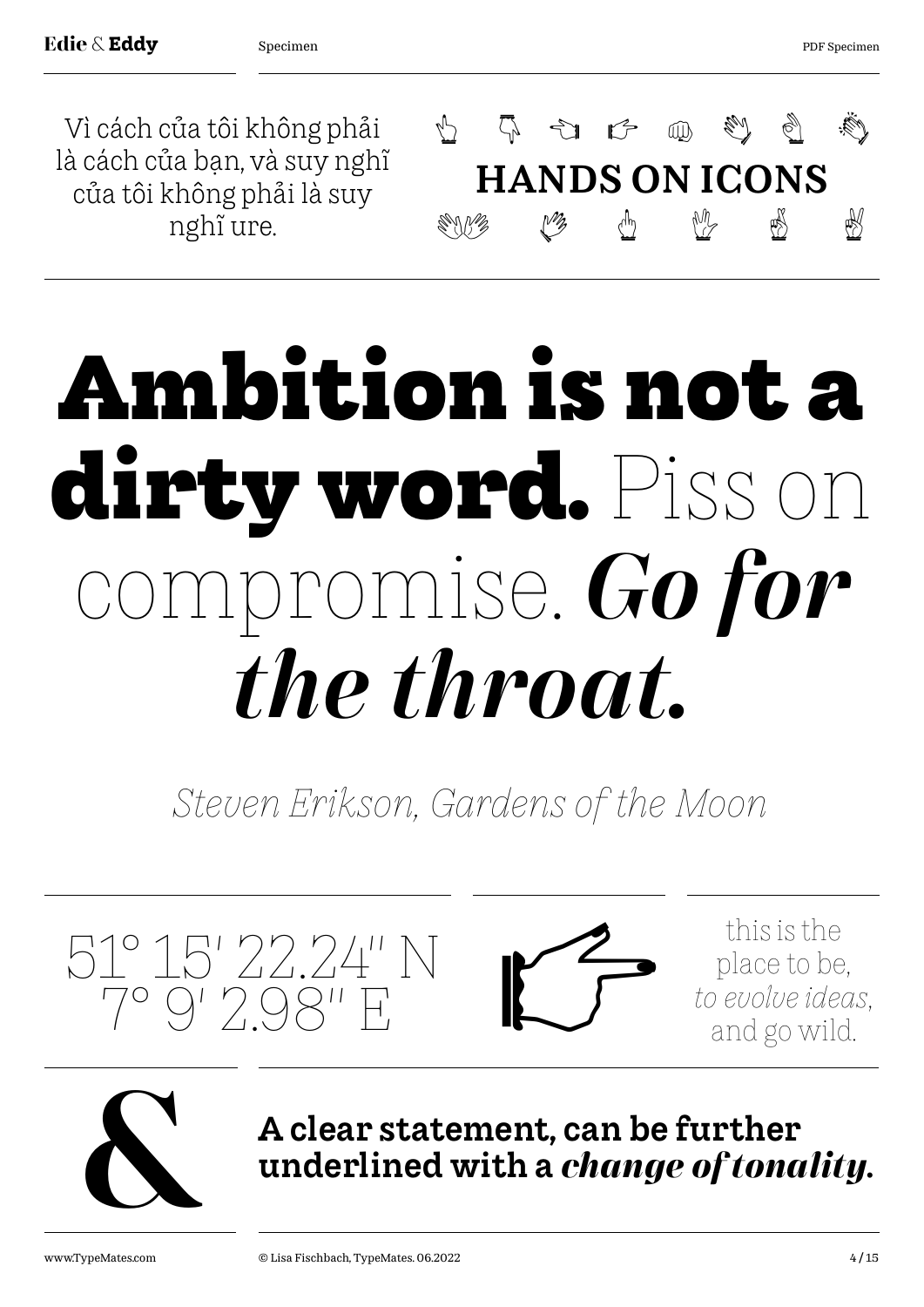# Modern

**Modern Thin Modern xLight Modern Light Modern Regular Modern Medium Modern Bold Modern xBold Modern Black** Speak up for change to happen! *Speak up for change to happen!*  Speak up for change to happen! *Speak up for change to happen!*  Speak up for change to happen! *Speak up for change to happen!*  Speak up for change to happen! *Speak up for change to happen!*  Speak up for change to happen! *Speak up for change to happen!*  **Speak up for change to happen!**  *Speak up for change to happen!*  **Speak up for change to happen!**  *Speak up for change to happen!*  Speak up for change to happen! *Speak up for change to happen!*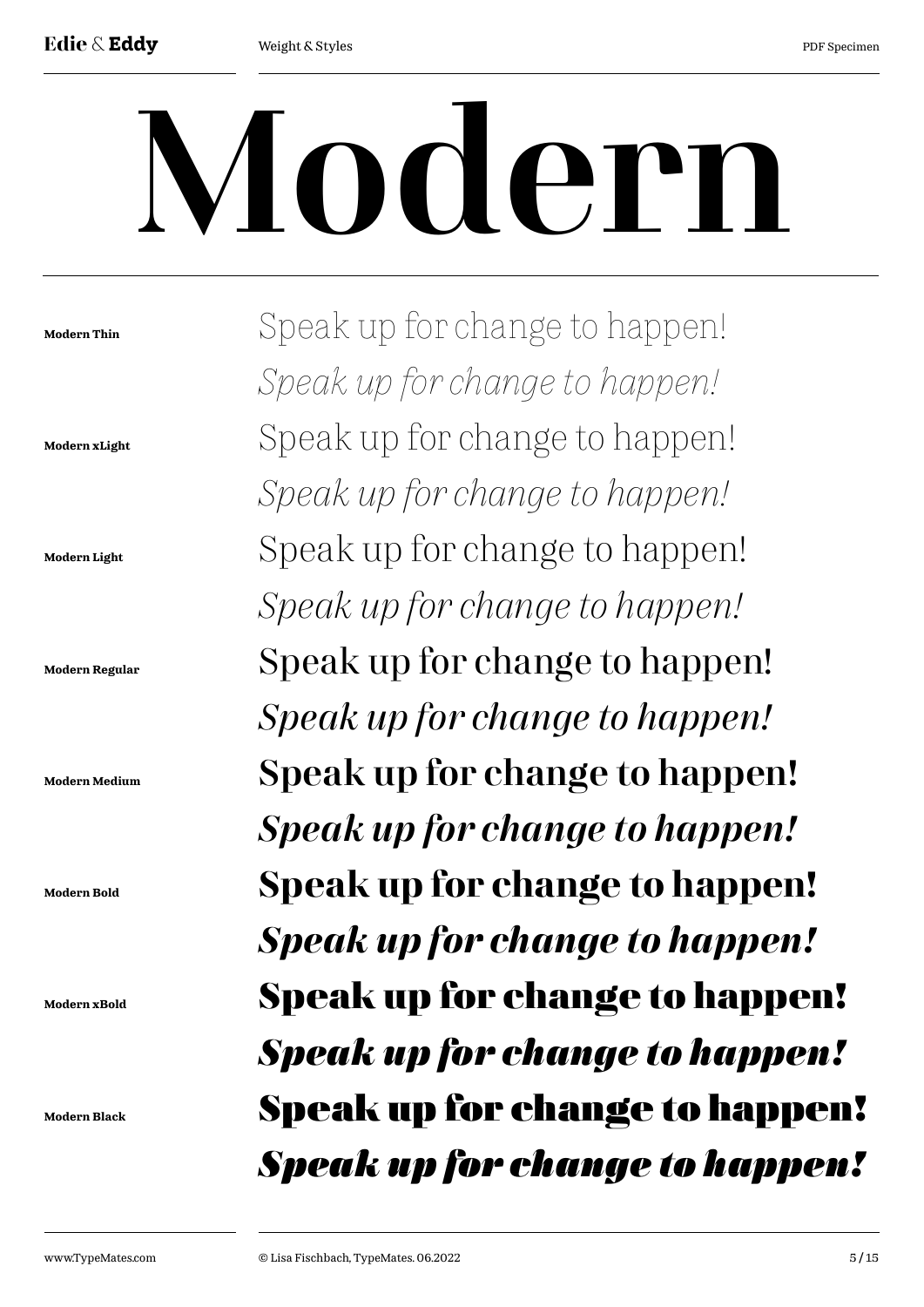# Slab

**Slab Thin Slab xLight Slab Light Slab Regular Slab Medium Slab Bold Slab xBold Slab Black** Speak up for change to happen! *Speak up for change to happen!*  Speak up for change to happen! *Speak up for change to happen!*  Speak up for change to happen! *Speak up for change to happen!*  Speak up for change to happen! *Speak up for change to happen!*  Speak up for change to happen! *Speak up for change to happen!*  **Speak up for change to happen!**  *Speak up for change to happen!*  **Speak up for change to happen!**  *Speak up for change to happen!*  Speak up for change to happen! *Speak up for change to happen!*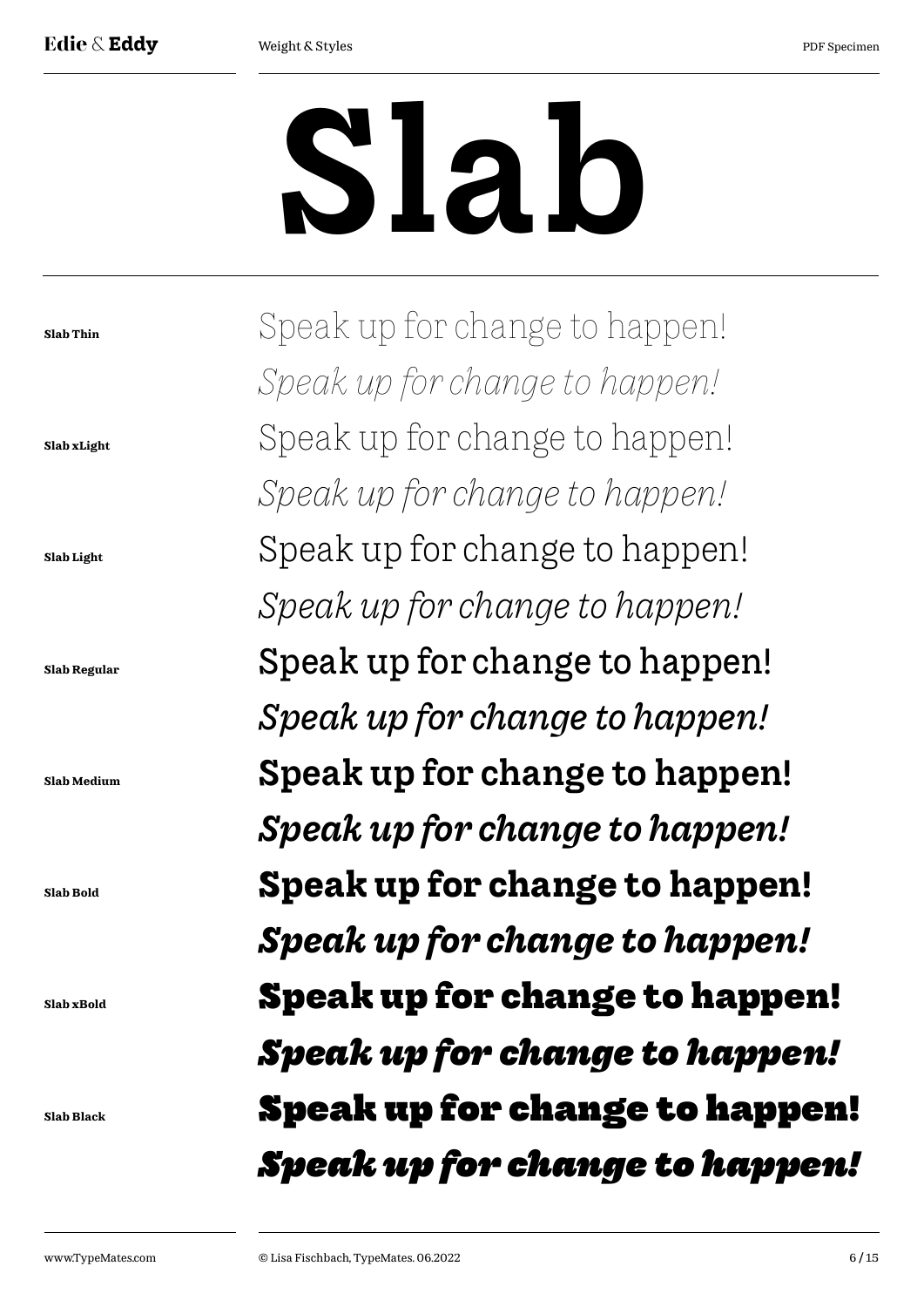**Text Thin**

**Text xLight**

**Text Light**

**Text Bold**

**Text xBold**

**Text Black**

# Text

Speak up for change to happen! *Speak up for change to happen!*  Speak up for change to happen! *Speak up for change to happen!*  Speak up for change to happen! *Speak up for change to happen!*  Speak up for change to happen! *Speak up for change to happen!*  Speak up for change to happen! *Speak up for change to happen!*  **Speak up for change to happen!**  *Speak up for change to happen!*  **Speak up for change to happen!**  *Speak up for change to happen!*  Speak up for change to happen! *Speak up for change to happen!* **Text Regular Text Medium**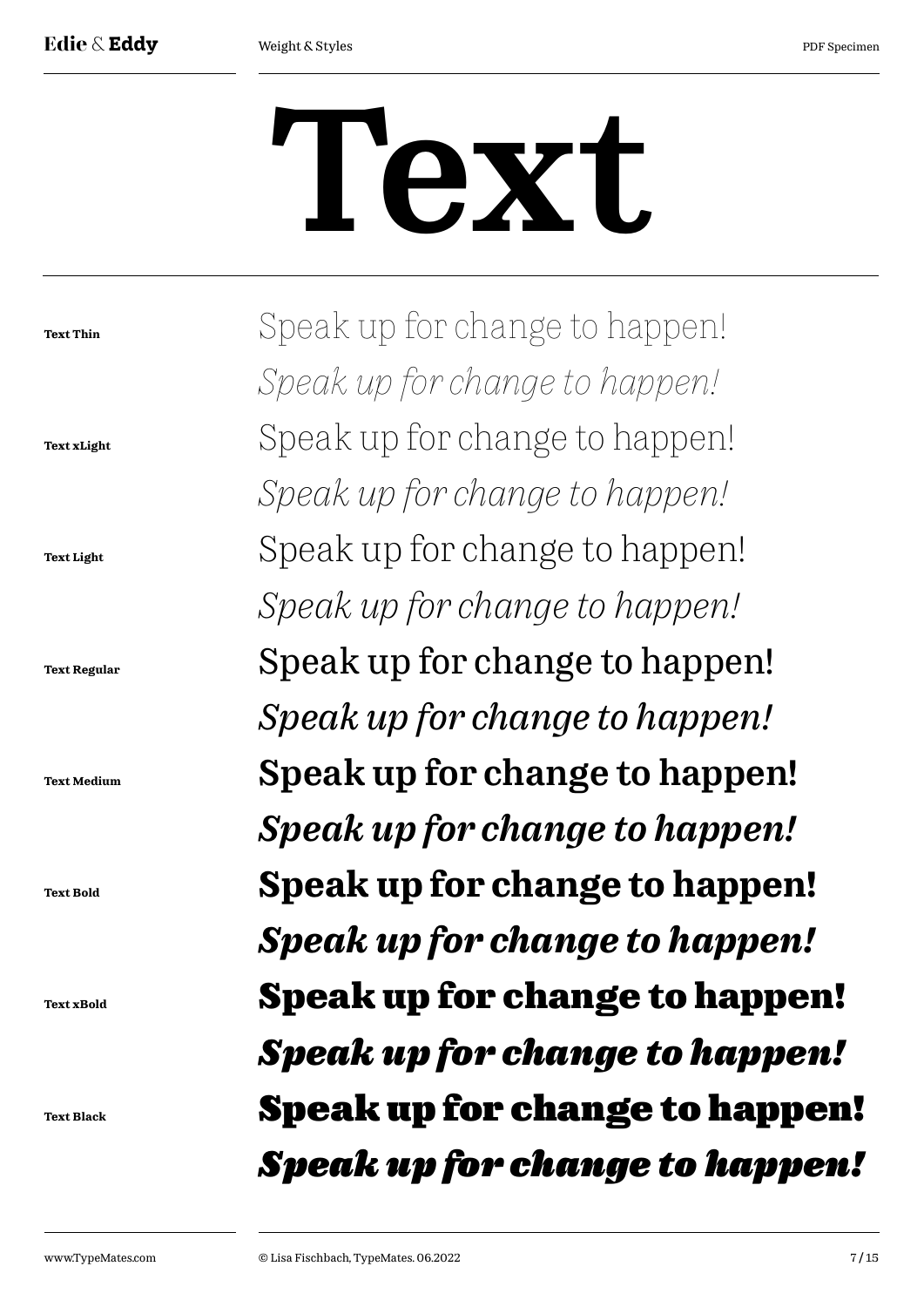**90 / 90 pt Edie & Eddy Text Light**

# Fortæl dem! men kun det, jeg vil høre

**75 / 85 pt Edie & Eddy Text Medium Italic**

# *Always do what you're afraid to do.*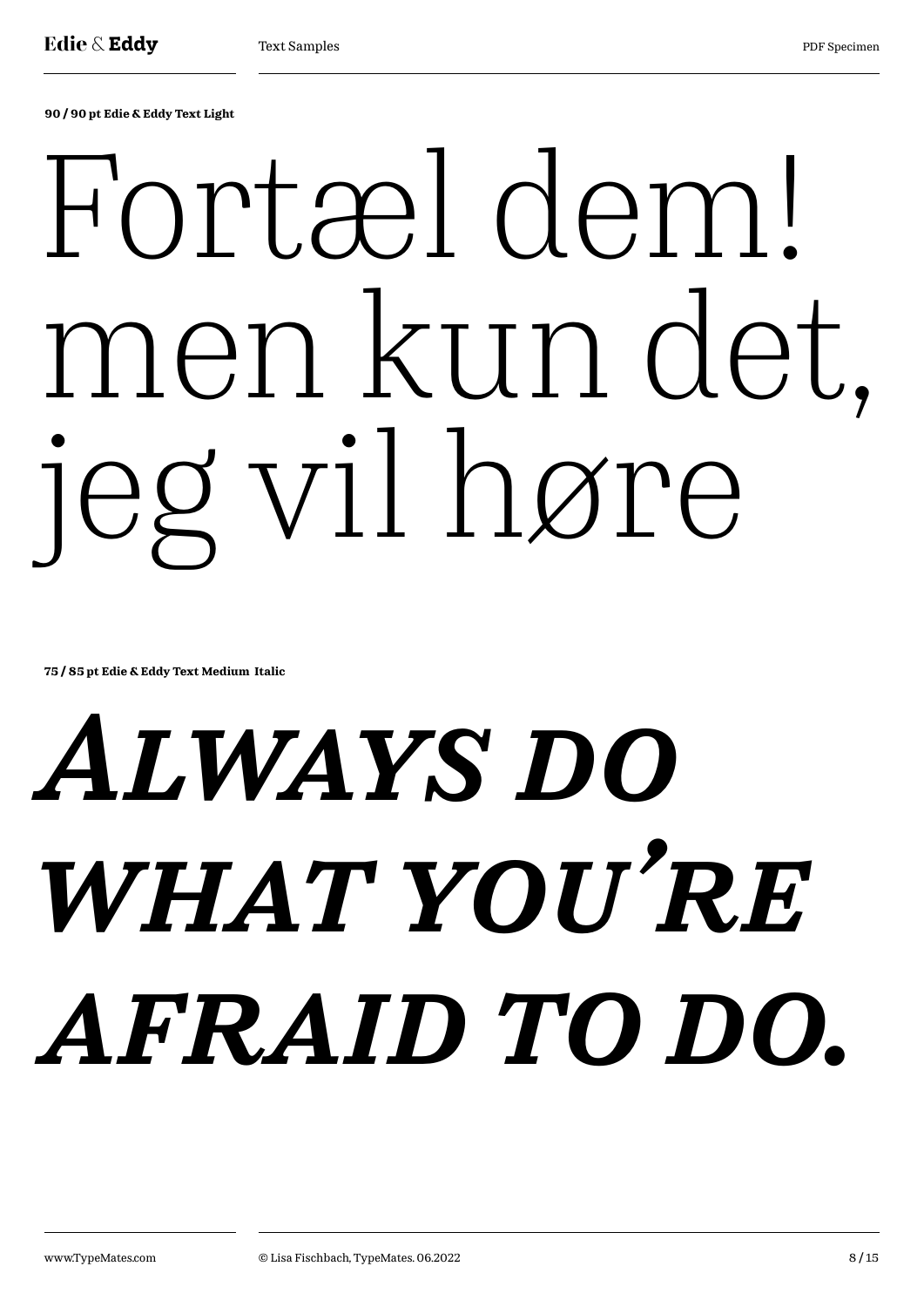**25 / 30 pt Edie & Eddy Slab**

The super family EDIE & EDDY offers three strong discussion partners whose strengths complement each other wonderfully: the **Modern**, the **Slab** and the **Text**. In a discussion between the three, *the Slab takes on the bold, loud and, if necessary, somewhat cheeky part.*

**25 / 30 pt Edie & Eddy Modern**

In the EDIE & EDDY superfamily, individual characters work together as a strong team: the **Modern**, the **Slab** and the **Text**. In the interaction between the three, *the Modern shines through sound opinion and strong and sophisticated persuasion.*

**25 / 30 pt Edie & Eddy Text**

The EDIE & EDDY superfamily features three strong opinion leaders who complement each other as a team: the **Modern**, the **Slab** and the **Text**. In a discourse between the three, *the Text reflects the precise elaboration of a point, the safe middle ground.*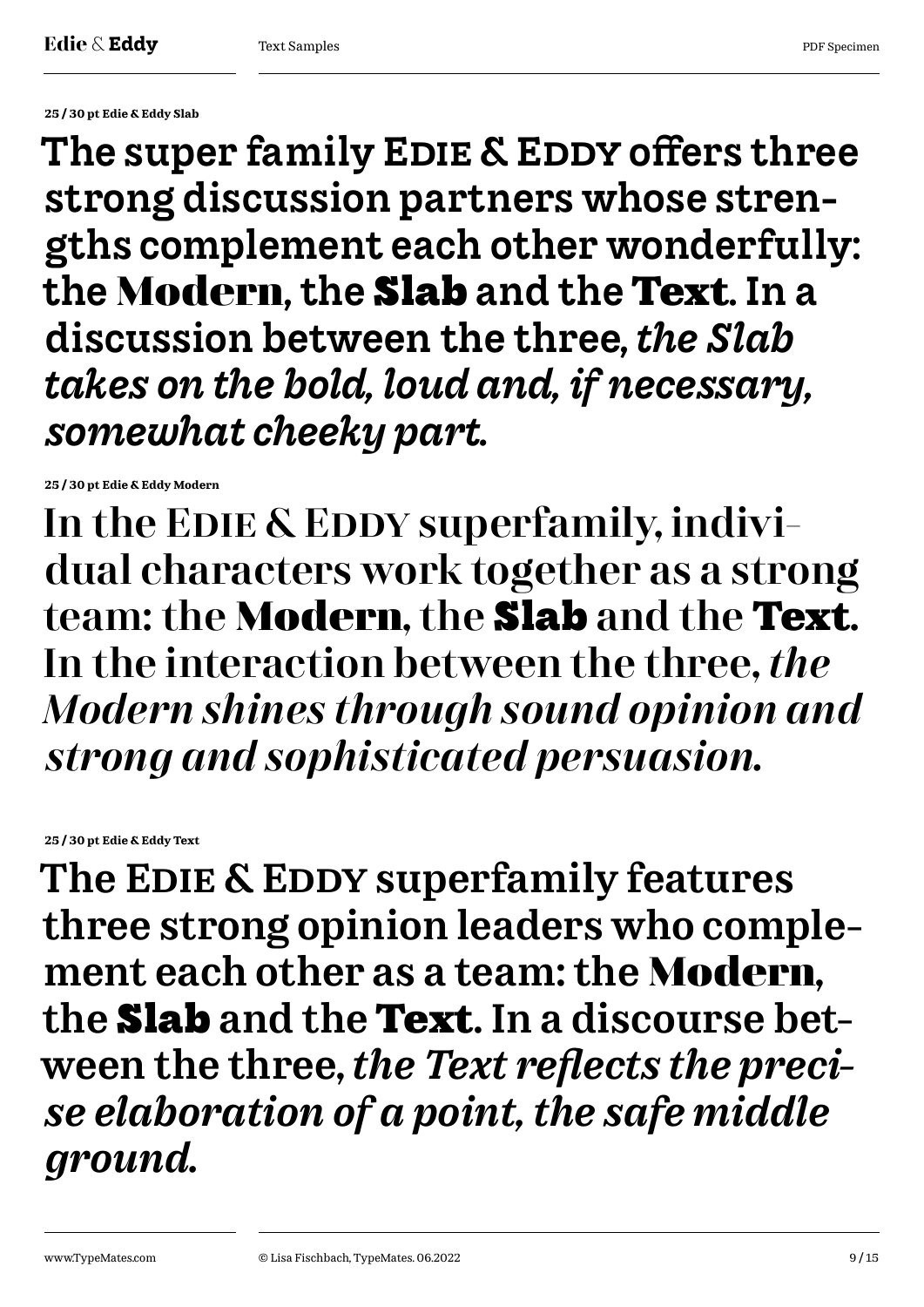*Edith "Edie" Windsor* was an American LGBT rights activist and a technology manager at IBM. She was the lead plaintiff in the 2013 Supreme Court of the United States case United States v. Windsor, which overturned Section 3 of the Defense of Marriage Act and was considered a landmark legal victory for the same-sex marriage movement in the United States. The Obama administration and federal agencies extended rights, privileges and benefits to married same-sex couples because of the decision. Windsor was born in Philadelphia, Pennsylvania, to James and Celia Schlain, a Russian Jewish immigrant family of modest means. She was the youngest of three children. During her childhood, her

*Edith "Edie" Windsor* was an American LGBT rights activist and a technology manager at IBM. **She was the lead plaintiff in the 2013 Supreme Court of the United States case United States v. Windsor,** which overturned Section 3 of the Defense of Marriage Act and **was considered a landmark legal victory for the same-sex marriage movement in the United States.** The Obama administration and federal agencies extended rights, privileges and benefits to married same-sex couples because of the decision. Windsor was born in Philadelphia, Pennsylvania, to James and Celia Schlain, a Russian Jewish immigrant family of modest means. She was the young-

*Edith "Edie" Windsor* was an American LGBT rights activist and a technology manager at IBM. **She was the lead plaintiff in the 2013 Supreme Court of the United States case United States v. Windsor,** which overturned Section 3 of the Defense of Marriage Act and **was considered a landmark legal victory for the same-sex marriage movement in the United States.** The Obama administration and federal agencies extended rights, privileges and benefits to married same-sex couples because of the decision. Windsor was born in Philadelphia, Pennsylvania, to James and Celia Schlain, a Russian Jewish immigrant family of modest means. She

## **7 / 9,5 pt Light + Medium 9 / 11,9 pt Light + Medium 12 / 16 pt Light + Medium**

*Edith "Edie" Windsor* was an American LGBT rights activist and a technology manager at IBM. She was the lead plaintiff in the 2013 Supreme Court of the United States case United States v. Windsor, which overturned Section 3 of the Defense of Marriage Act and was considered a landmark legal victory for the same-sex marriage movement in the United States. The Obama administration and federal agencies extended rights, privileges and benefits to married same-sex couples because of the decision. Windsor was born in Philadelphia, Pennsylvania, to James and Celia Schlain, a Russian

*Edith "Edie" Windsor* was an American LGBT rights activist and a technology manager at IBM. **She was the lead plaintiff in the 2013 Supreme Court of the United States case United States v. Windsor**, which overturned Section 3 of the Defense of Marriage Act and **was considered a landmark legal victory for the same-sex marriage movement in the United States.** The Obama administration and federal agencies extended rights, privileges and benefits to married same-sex couples because of the decision. Windsor was born in Philadelphia, Pennsylvania, to James and

## **7 / 9,5 pt Medium + xBold 9 / 11,9 pt Medium + xBold 12 / 16 pt Medium + xBold**

*Edith "Edie" Windsor* was an American LGBT rights activist and a technology manager at IBM. **She was the lead plaintiff in the 2013 Supreme Court of the United States case United States v. Windsor,** which overturned Section 3 of the Defense of Marriage Act and **was considered a landmark legal victory for the same-sex marriage movement in the United States.** The Obama administration and federal agencies extended rights, privileges and benefits to married same-sex couples because of the decision. Windsor was born in Philadelphia, Pennsyl-

*Edith "Edie" Windsor* was an American LGBT rights activist and a technology manager at IBM. She was the lead plaintiff in the 2013 Supreme Court of the United States case United States v. Windsor, which overturned Section 3 of the Defense of Marriage Act and was considered a landmark legal victory for the same-sex marriage movement in the United States. The Obama administration and federal agencies extended rights,

# **7 / 9,5 pt Regular + Bold 9 / 11,9 pt Regular + Bold 12 / 16 pt Regular + Bold**

*Edith "Edie" Windsor* was an American LGBT rights activist and a technology manager at IBM. **She was the lead plaintiff in the 2013 Supreme Court of the United States case United States v. Windsor,** which overturned Section 3 of the Defense of Marriage Act and **was considered a landmark legal victory for the same-sex marriage movement in the United States.** The Obama administration and federal agencies

*Edith "Edie" Windsor* was an American LGBT rights activist and a technology manager at IBM. **She was the lead plaintiff in the 2013 Supreme Court of the United States case United States v. Windsor,** which overturned Section 3 of the Defense of Marriage Act and **was considered a landmark legal victory for the same-sex marriage movement in the United States.** The Obama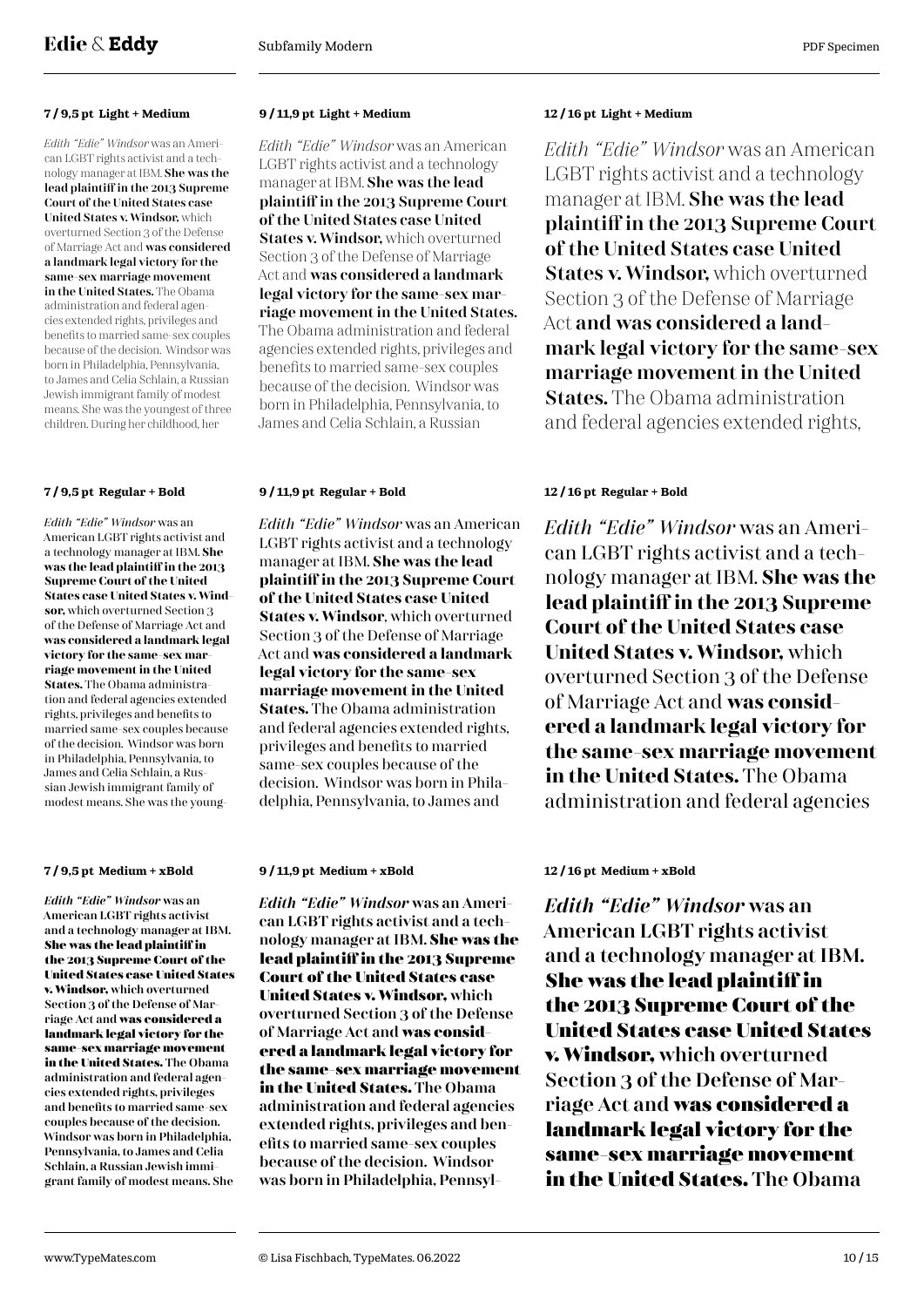*Edith "Edie" Windsor* was an American LGBT rights activist and a technology manager at IBM. She was the lead plaintiff in the 2013 Supreme Court of the United States case United States v. Windsor, which overturned Section 3 of the Defense of Marriage Act and was considered a landmark legal victory for the same-sex marriage movement in the United States. The Obama administration and federal agencies extended rights, privileges and benefits to married same-sex couples because of the decision. Windsor was born in Philadelphia, Pennsylvania, to James and Celia Schlain, a Russian Jewish immigrant family of modest means. She was the youngest of three children. During her childhood, her

*Edith "Edie" Windsor* was an American LGBT rights activist and a technology manager at IBM. **She was the lead plaintiff in the 2013 Supreme Court of the United States case United States v. Windsor,** which overturned Section 3 of the Defense of Marriage Act and **was considered a landmark legal victory for the same-sex marriage movement in the United States.** The Obama administration and federal agencies extended rights, privileges and benefits to married same-sex couples because of the decision. Windsor was born in Philadelphia, Pennsylvania, to James and Celia Schlain, a Russian Jewish immigrant family of modest means. She was the young-

*Edith "Edie" Windsor* was an American LGBT rights activist and a technology manager at IBM. **She was the lead plaintiff in the 2013 Supreme Court of the United States case United States v. Windsor,** which overturned Section 3 of the Defense of Marriage Act and **was considered a landmark legal victory for the same-sex marriage movement in the United States.** The Obama administration and federal agencies extended rights, privileges and benefits to married same-sex couples because of the decision. Windsor was born in Philadelphia, Pennsylvania, to James and Celia Schlain, a Russian Jewish immigrant family of modest means. She

## **7 / 9,5 pt Light + Medium 9 / 11,9 pt Light + Medium 12 / 16 pt Light + Medium**

*Edith "Edie" Windsor* was an American LGBT rights activist and a technology manager at IBM. She was the lead plaintiff in the 2013 Supreme Court of the United States case United States v. Windsor, which overturned Section 3 of the Defense of Marriage Act and was considered a landmark legal victory for the same-sex marriage movement in the United States. The Obama administration and federal agencies extended rights, privileges and benefits to married same-sex couples because of the decision. Windsor was born in Philadelphia, Pennsylvania, to James and Celia Schlain, a Russian

*Edith "Edie" Windsor* was an American LGBT rights activist and a technology manager at IBM. **She was the lead plaintiff in the 2013 Supreme Court of the United States case United States v. Windsor**, which overturned Section 3 of the Defense of Marriage Act and **was considered a landmark legal victory for the same-sex marriage movement in the United States.** The Obama administration and federal agencies extended rights, privileges and benefits to married same-sex couples because of the decision. Windsor was born in Philadelphia, Pennsylvania, to James and

## **7 / 9,5 pt Medium + xBold 9 / 11,9 pt Medium + xBold 12 / 16 pt Medium + xBold**

*Edith "Edie" Windsor* was an American LGBT rights activist and a technology manager at IBM. **She was the lead plaintiff in the 2013 Supreme Court of the United States case United States v. Windsor,** which overturned Section 3 of the Defense of Marriage Act and **was considered a landmark legal victory for the same-sex marriage movement in the United States.** The Obama administration and federal agencies extended rights, privileges and benefits to married same-sex couples because of the decision. Windsor was born in Philadelphia, Pennsyl-

*Edith "Edie" Windsor* was an American LGBT rights activist and a technology manager at IBM. She was the lead plaintiff in the 2013 Supreme Court of the United States case United **States v. Windsor.** which overturned Section 3 of the Defense of Marriage Act and was considered a landmark legal victory for the same-sex marriage movement in the United **States.** The Obama administration and federal agencies extended rights,

## **7 / 9,5 pt Regular + Bold 9 / 11,9 pt Regular + Bold 12 / 16 pt Regular + Bold**

*Edith "Edie" Windsor* was an American LGBT rights activist and a technology manager at IBM. **She was the lead plaintiff in the 2013 Supreme Court of the United States case United States v. Windsor,** which overturned Section 3 of the Defense of Marriage Act and **was considered a landmark legal victory for the same-sex marriage movement in the United States.** The Obama administration and federal agencies

*Edith "Edie" Windsor* was an American LGBT rights activist and a technology manager at IBM. **She was the lead plaintiff in the 2013 Supreme Court of the United States case United States v. Windsor,** which overturned Section 3 of the Defense of Marriage Act and **was considered a landmark legal victory for the same-sex marriage movement in the United States.** The Obama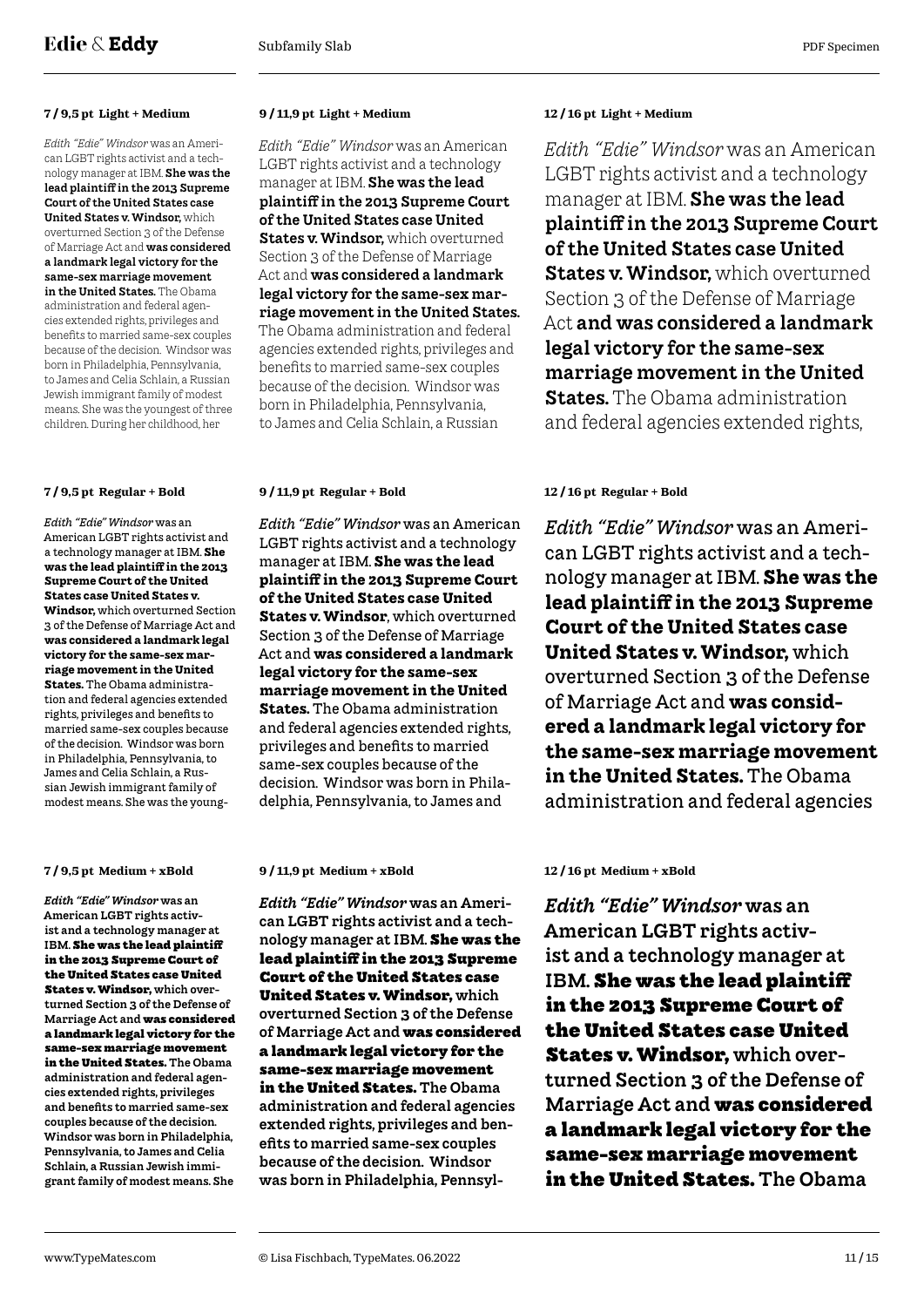*Edith "Edie" Windsor* was an American LGBT rights activist and a technology manager at IBM. She was the lead plaintiff in the 2013 Supreme Court of the United States case United States v. Windsor, which overturned Section 3 of the Defense of Marriage Act and was considered a landmark legal victory for the same-sex marriage movement in the United States. The Obama administration and federal agencies extended rights, privileges and benefits to married same-sex couples because of the decision. Windsor was born in Philadelphia, Pennsylvania, to James and Celia Schlain, a Russian Jewish immigrant family of modest means. She was the youngest of three children. During her childhood, her

*Edith "Edie" Windsor* was an American LGBT rights activist and a technology manager at IBM. **She was the lead plaintiff in the 2013 Supreme Court of the United States case United States v. Windsor,** which overturned Section 3 of the Defense of Marriage Act and **was considered a landmark legal victory for the same-sex marriage movement in the United States.** The Obama administration and federal agencies extended rights, privileges and benefits to married same-sex couples because of the decision. Windsor was born in Philadelphia, Pennsylvania, to James and Celia Schlain, a Russian Jewish immigrant family of modest means. She was the young-

*Edith "Edie" Windsor* was an American LGBT rights activist and a technology manager at IBM. **She was the lead plaintiff in the 2013 Supreme Court of the United States case United States v. Windsor,** which overturned Section 3 of the Defense of Marriage Act and **was considered a landmark legal victory for the same-sex marriage movement in the United States.** The Obama administration and federal agencies extended rights, privileges and benefits to married same-sex couples because of the decision. Windsor was born in Philadelphia, Pennsylvania, to James and Celia Schlain, a Russian Jewish immigrant family of modest means. She

## **7 / 9,5 pt Light + Medium 9 / 11,9 pt Light + Medium 12 / 16 pt Light + Medium**

*Edith "Edie" Windsor* was an American LGBT rights activist and a technology manager at IBM. She was the lead plaintiff in the 2013 Supreme Court of the United States case United States v. Windsor, which overturned Section 3 of the Defense of Marriage Act and was considered a landmark legal victory for the same-sex marriage movement in the United States. The Obama administration and federal agencies extended rights, privileges and benefits to married same-sex couples because of the decision. Windsor was born in Philadelphia, Pennsylvania, to James and Celia Schlain, a Russian

*Edith "Edie" Windsor* was an American LGBT rights activist and a technology manager at IBM. **She was the lead plaintiff in the 2013 Supreme Court of the United States case United States v. Windsor**, which overturned Section 3 of the Defense of Marriage Act and **was considered a landmark legal victory for the same-sex marriage movement in the United States.** The Obama administration and federal agencies extended rights, privileges and benefits to married same-sex couples because of the decision. Windsor was born in Philadelphia, Pennsylvania, to James and

## **7 / 9,5 pt Medium + xBold 9 / 11,9 pt Medium + xBold 12 / 16 pt Medium + xBold**

*Edith "Edie" Windsor* was an American LGBT rights activist and a technology manager at IBM. **She was the lead plaintiff in the 2013 Supreme Court of the United States case United States v. Windsor,** which overturned Section 3 of the Defense of Marriage Act and **was considered a landmark legal victory for the same-sex marriage movement in the United States.** The Obama administration and federal agencies extended rights, privileges and benefits to married same-sex couples because of the decision. Windsor was born in Philadelphia,

*Edith "Edie" Windsor* was an American LGBT rights activist and a technology manager at IBM. She was the lead plaintiff in the 2013 Supreme Court of the United States case United States v. Windsor, which overturned Section 3 of the Defense of Marriage Act and was considered a landmark legal victory for the same-sex marriage movement in the United States. The Obama administration and federal agencies ex-

# **7 / 9,5 pt Regular + Bold 9 / 11,9 pt Regular + Bold 12 / 16 pt Regular + Bold**

*Edith "Edie" Windsor* was an American LGBT rights activist and a technology manager at IBM. **She was the lead plaintiff in the 2013 Supreme Court of the United States case United States v. Windsor,** which overturned Section 3 of the Defense of Marriage Act and **was considered a landmark legal victory for the same-sex marriage movement in the United States.**  The Obama administration and fed-

*Edith "Edie" Windsor* was an American LGBT rights activist and a technology manager at IBM. **She was the lead plaintiff in the 2013 Supreme Court of the United States case United States v. Windsor,** which overturned Section 3 of the Defense of Marriage Act and **was considered a landmark legal victory for the same-sex marriage movement in the United States.** The Obama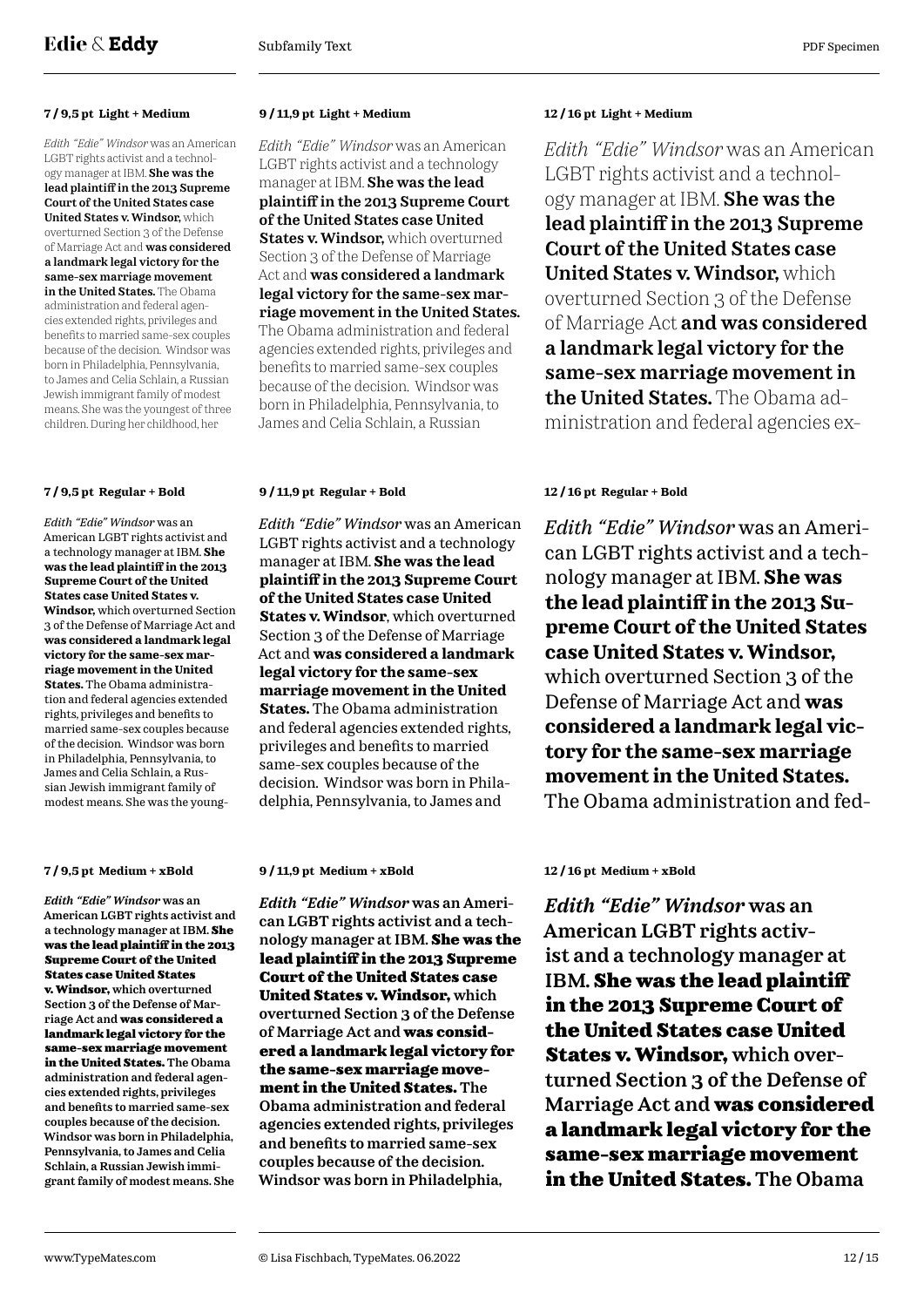# nice, look at all those *characters*

| Uppercase                                   | A Á Ă Ă Ă Ă Ă Ą Ą Ą A A À Å Ã Ä Ä Ą A Å A Ą Å Ã Æ Æ B C Ć Č Ç Ĉ Ċ D Đ Ď<br>ĐEĖĔĔĒĒĒĒĒĔĔĖEĘĖĒĒĘĔƏFGĞĞĜĢĠHĦĤHIIĬĨĨÏİļÌ<br>ĪĮĨJĴKĶLĹĽĻĿĻŁMNŃŇŅŇŊŇŊOÓŎÔÔÔÔŎŎŎŎŎŎ<br><i>Ŏ</i> ŎŎŎŐŎŌØ <i></i> ŎŎŒPÞQRŔŔŖSŚŠŞŜŞßTŦŤŢŢUÚŬŨÜŲ<br>Ù Ů Ư Ú Ự Ừ Ử Ű Ű Ŭ Ų Ů Ũ V W Ŵ Ŵ Ŵ W X Y Ý Ŷ Ÿ Y Ý Ý Ÿ Ÿ Ž Ž Ž Ž İ Í                                                                                                                                                                                                                                                                                                                                                                                                                                                                                                                                                                        |
|---------------------------------------------|-----------------------------------------------------------------------------------------------------------------------------------------------------------------------------------------------------------------------------------------------------------------------------------------------------------------------------------------------------------------------------------------------------------------------------------------------------------------------------------------------------------------------------------------------------------------------------------------------------------------------------------------------------------------------------------------------------------------------------------------------------------------------------------------------------------------------------------------------------------------------|
| Lowercase                                   | $\hat{s}$ ș ß t ŧ t ț ț u ú ŭ û ü u ù ủ ư ứ ự ử ử ű ű ü u ů ũ v w w ŵ ŵ w x y ý ŷ ÿ y<br>yỷyỹ z ź ž ż íj a á ă ắ ặ ằ ẵ ẵ ã â â ậ ầ ẫ ẫ ä ạ à đ ā ą å ã<br>ff fi fi fl fb fk fh fff ffj ffi ffl ffb ffk ffh $a$ o a $\Delta$ $\Omega$ $\mu$ $\pi$                                                                                                                                                                                                                                                                                                                                                                                                                                                                                                                                                                                                                      |
| <b>Punktuation</b>                          | .,:;;H!¿H?・•*#/H\(H){H}[H],"H"H"'H'"H'«»‹›--- - - - _ @&¶<br>$\S$ ©®™°'" ¦†{!e                                                                                                                                                                                                                                                                                                                                                                                                                                                                                                                                                                                                                                                                                                                                                                                        |
| <b>Small Caps</b><br>and Versal Capitals    | A Á Ă Ă Ă Ă Ă Ã Ã Â Â Â Â Â Ã Ä A A Å Ā Ą Å Ã Æ Æ B C Ć Č Ç Ĉ Ċ D Đ Ď Đ E É Ĕ<br>ĔÊÊÊÊÊÊËEEFEÊEEFEƏFGĠĞĞĞĢĠHĦĤḤIIÍĬĨÏİİÎIĪĮĨJJĴK<br>ĸĿĹĽĻĿĻŁMNŃŇŅŃŊŇŊŌŎŎÔÔÔÔÔŎŎŎŎŎŎŎŎŎŎŎŎŎ<br>$\dot{\alpha}$ $\ddot{\rm{o}}$ $\alpha$ $\ddot{\rm{o}}$ $\alpha$ $\ddot{\rm{p}}$ $\rm{p}$ $\rm{p}$ $\rm{p}$ $\dot{\rm{p}}$ $\dot{\rm{p}}$ $\dot{\rm{p}}$ $\dot{\rm{p}}$ $\dot{\rm{p}}$ $\rm{p}$ $\rm{p}$ $\rm{p}$ $\rm{p}$ $\rm{p}$ $\rm{p}$ $\rm{p}$ $\rm{p}$ $\rm{p}$ $\rm{p}$ $\rm{p}$ $\rm{p}$ $\$<br>ŮŨVWŴŴŴWXYÝŶŸYŶŶŸŶŽZŹŽŽİJ <sup>4</sup> ¢\$₫€Ł₽₹£¥<br>$i \& H$ ? * # $/H \setminus (H)$ {H} [H] "H" 'H' $K \P S$ $\P S$ $\mathbb{R}$ $\mathbb{R}$ $\mathbb{R}$ $\mathbb{R}$ $\mathbb{R}$ $\mathbb{R}$ $\mathbb{R}$ $\mathbb{R}$ $\mathbb{R}$ $\mathbb{R}$ $\mathbb{R}$ $\mathbb{R}$ $\mathbb{R}$ $\mathbb{R}$ $\mathbb{R}$ $\mathbb{R}$ $\mathbb{R}$ $\mathbb{R}$ $\mathbb{R}$ |
| Figures,<br>Currency<br><b>Math Symbols</b> | $01234567890123456789$ f¢¤\$d€ŁP₹£¥ <b>O 0 0 0 0 0 0 0 0 0</b><br>$\textcircled{\small 0} \text{ \small 0} \text{ \small 2} \text{ \small 3} \text{ \small 4} \text{ \small 5} \text{ \small 6} \text{ \small 7} \text{ \small 8} \text{ \small 9}$<br>0123456789/0123456789½½½¼¼½%½<br>• + − × ÷ = ≠ > < ≥ ≤ ± ≈ ~ ¬ ^ ∞ ୍∫Ω Δ ∏ ∑√ μ ∂<br>$ 0 1 2 3 4 5 6 7 8 9 0 0 1 2 3 4 5 6 7 8 9 0 f 0 $ 4 6 E F 7 E F $<br>                                                                                                                                                                                                                                                                                                                                                                                                                                                   |
| <b>Arrows and Symbols</b>                   | <b>A &amp; B 2 X ♥ ● ○ A</b><br>$\rightarrow$ 4 $\sim$<br>とうけいのもう<br>A                                                                                                                                                                                                                                                                                                                                                                                                                                                                                                                                                                                                                                                                                                                                                                                                |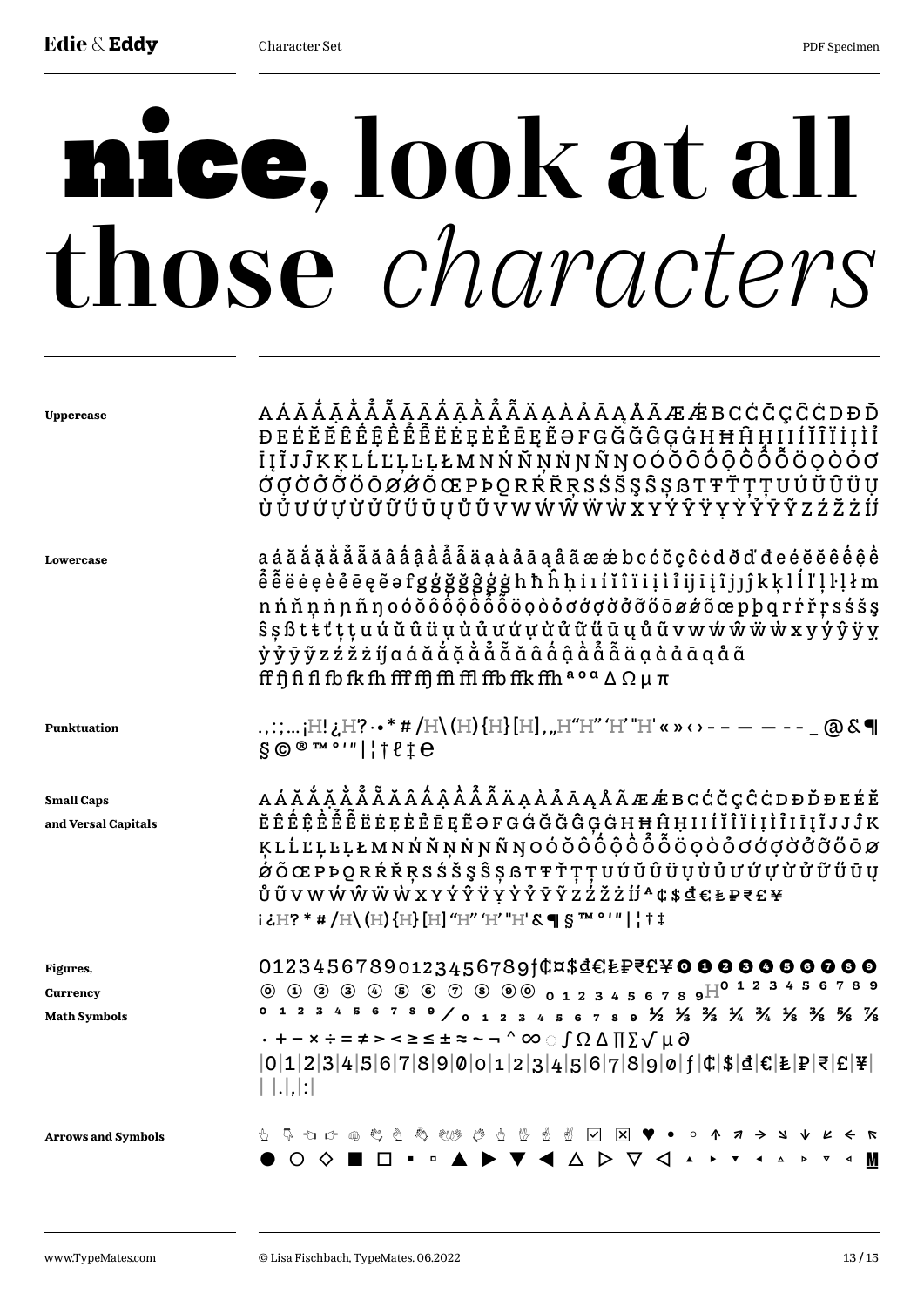# **Edie & Eddy** DepenType Features **PDF** Specimen

# OFF ON

| <b>Case Sensitive</b>           | ?NOW–THEN به>UPS×            | »UPS« ¿NOW-THEN?                                      |
|---------------------------------|------------------------------|-------------------------------------------------------|
| <b>Contextual Alternates</b>    | 20:15 50x70 9-5              | $20:15$ 50×70 9-5                                     |
| Numerators, Denomin.            | 12345/67890                  | 12345/67890                                           |
| <b>Fractions</b>                | Shake of $21/2$ Lemons       | Shake of 2½ Lemons                                    |
| <b>Tabular Figures</b>          | €7001612 ₺6108049            | $E7001612$ , $E6108049$                               |
| <b>Proportional Figures</b>     | 3.752.140 Mill.              | 3.752.140 Mill.                                       |
| <b>Oldstyle Figures</b>         | 0123456789                   | 0123456789                                            |
| <b>Tabular Oldstyle Figures</b> | 0123456789                   | 0123456789                                            |
| <b>Inferiors, Subscript</b>     | $x76 + y28 CO2$ -Red.        | $x^{76} + y^{28} CO_2$ -Red.                          |
| <b>Ordinals</b>                 | Erster 1a, Zweiter 20        | Erster 1ª, Zweiter 2°                                 |
| <b>Localized Forms</b>          | Şi bărbați. Mijn ijs!        | Si bărbați. Mijn ijs!                                 |
| <b>Slashed Zero</b>             | Pass: O3E07B104              | Pass: O3E07B104                                       |
| <b>Optional Ligatures</b>       | a film about flow            | a film about flow                                     |
| <b>Versal Case</b>              | "Style it! 1,2,3"            | "STYLE IT! 1,2,3"                                     |
| <b>Small Caps</b>               | "Style it! 1,2,3"            | "STYLE IT! 1,2,3"                                     |
| 01 - Circled figures, black     | 123456789                    | 0 0 0 0 0 0                                           |
| 02 - Circled figures, white     | 123456789                    | $(1)$ $(2)$ $(3)$ $(4)$ $(5)$ $(6)$ $(7)$ $(8)$ $(9)$ |
| 03 - Rational set               | well and rational all in one | well and rational all in one                          |
| 04 - Rational Roman a g         | good goals                   | good goals                                            |
| 05 - Rational Oblique v w y     | verry wild                   | verry wild                                            |
| 06 - Rational ascender set      | hope, the key to brilliance  | hope, the key to brilliance                           |
| 07 - Script-like s              | script like                  | script like                                           |